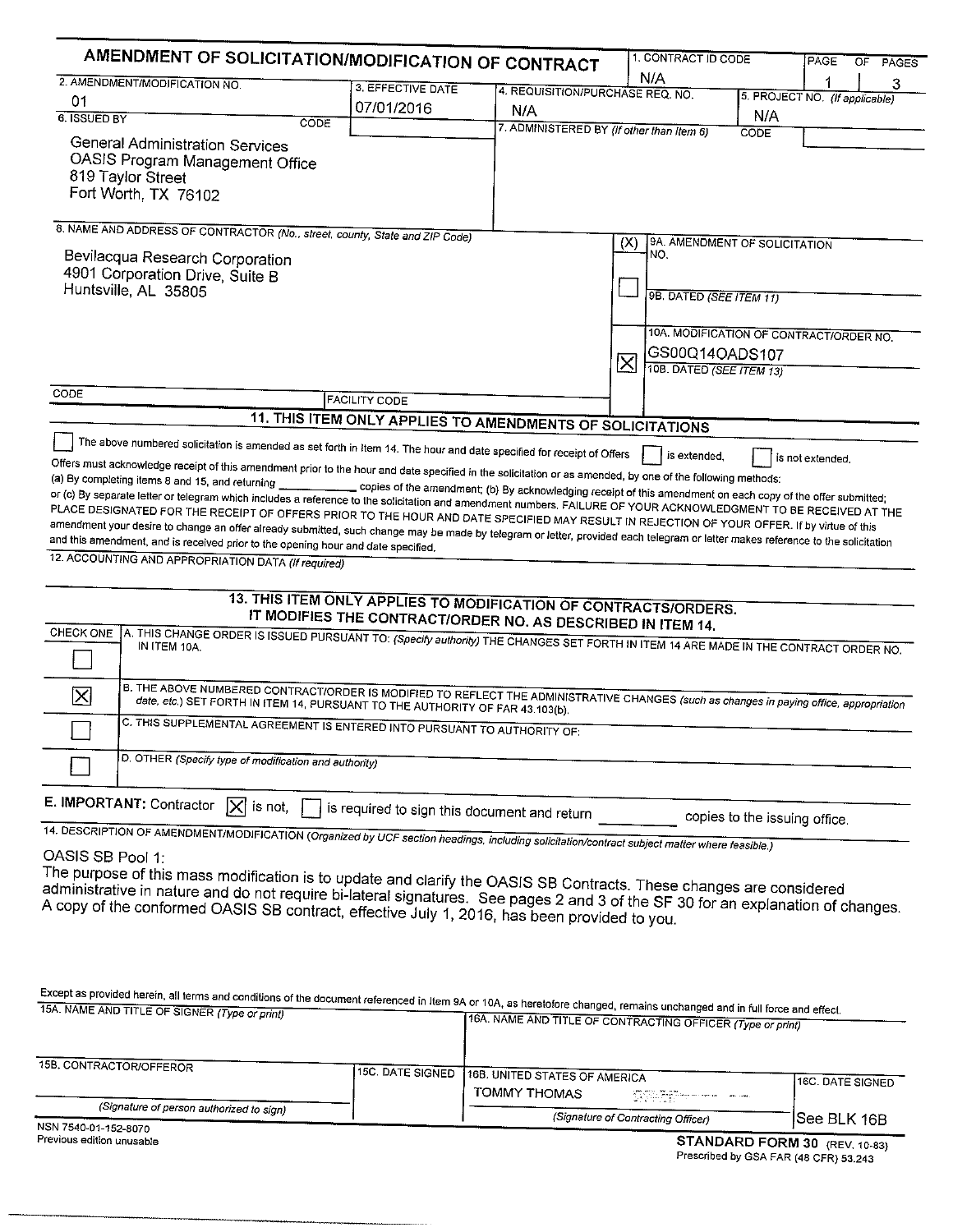- 1. The NAICS Code Size Standard for Pool 1 has increased from \$14M to \$15M.
- 2. The OASIS Management Module (OMM) has been renamed Contractor Payment Reporting Module (CPRM)
- 3. Davis Bacon Act has been renamed Construction Wage Rate Requirements
- 4. Service Contract Act has been renamed Service Contract Labor Standards
- 5. VETS-100A has been renamed VETS-4212
- 6. Section B.1., paragraph 3 has been clarified that Pools are separate MA-IDIQ Contracts
- 7. Section B.2.1. has been clarified that the standardized labor categories are only required if requested by the OCO and the Contractors must be proficient in the BLS SOC only when task order solicitations require the use of it
- 8. Section F.3. the Period of Performance has been updated with month, day and year
- 9. Section F.4.1. has been updated to include Self-Assessment reporting (Section G.3.4.1.)
- 10. Section F.4.1. (FAPIIS reporting Section G.3.7) has been clarified that reporting is done via SAM.gov
- 11. Section F.4.2. has been updated to include Section G.3.4.1. Contractor Self-Assessment
- 12. Section G.2.5. last paragraph, number 9 and 10 have been added to include entering task order award data in FPDS-NG and providing solicitation and task order award data to the OASIS SB CO. Note: The previous number 9 is now number 11
- 13. Section G.2.6.2. has been revised by deleting the requirement for the Contractor to verify that the OCO has a Delegation of Procurement Authority (DPA)
- 14. Section G.3.1. has been updated to remove the requirement that Contractors shall always propose a CAF of .75%
- 15. Section G.3.2. clarifies that the CPRM is an unclassified reporting system and there may be a conflict between the reporting fields in the CPRM and reporting requirements of OASIS SB Contracts until the CPRM is fully operational
- 16. Section G.3.2. clarifies that it's the Contractor's responsibility to ensure that all task order and modification data has been reported into the CPRM including data from the GSA AAS Business System Portal
- 17. Section G.3.2.1. has been revised to delete OCO phone number and e-mail address
- 18. Section G.3.2.1.1. has been clarified that identified labor categories may or may not be under the BLS SOC
- 19. Section G.3.2.1.4. Limitations on Subcontracting reporting requirements into the CPRM has been added
- 20. Section G.3.2.2. has been revised to delete OCO phone number and e-mail address
- 21. Section G.3.2.3. has been updated to allow for data from either "paid" or "remitted" invoices as long as the reporting is consistent throughout the life of the contract
- 22. Section G.3.2.3. number 5 has been replaced with "\*Amount of Invoice that was Labor"
- 23. Section G.3.2.3. number 6 has been replaced with "Amount of Invoice that was Subcontracted in accordance with Section G.3.2.1.4., Limitations on Subcontracting"
- 24. Section G.3.2.3. number 7 has been replaced with "Amount of Invoice that was Other Direct Costs (if identified as separate CLIN(s) in the task order)"
- 25. Section G.3.2.3. number 8 added "Amount of Invoice that was Travel (if identified as a separate CLIN in the task order)"